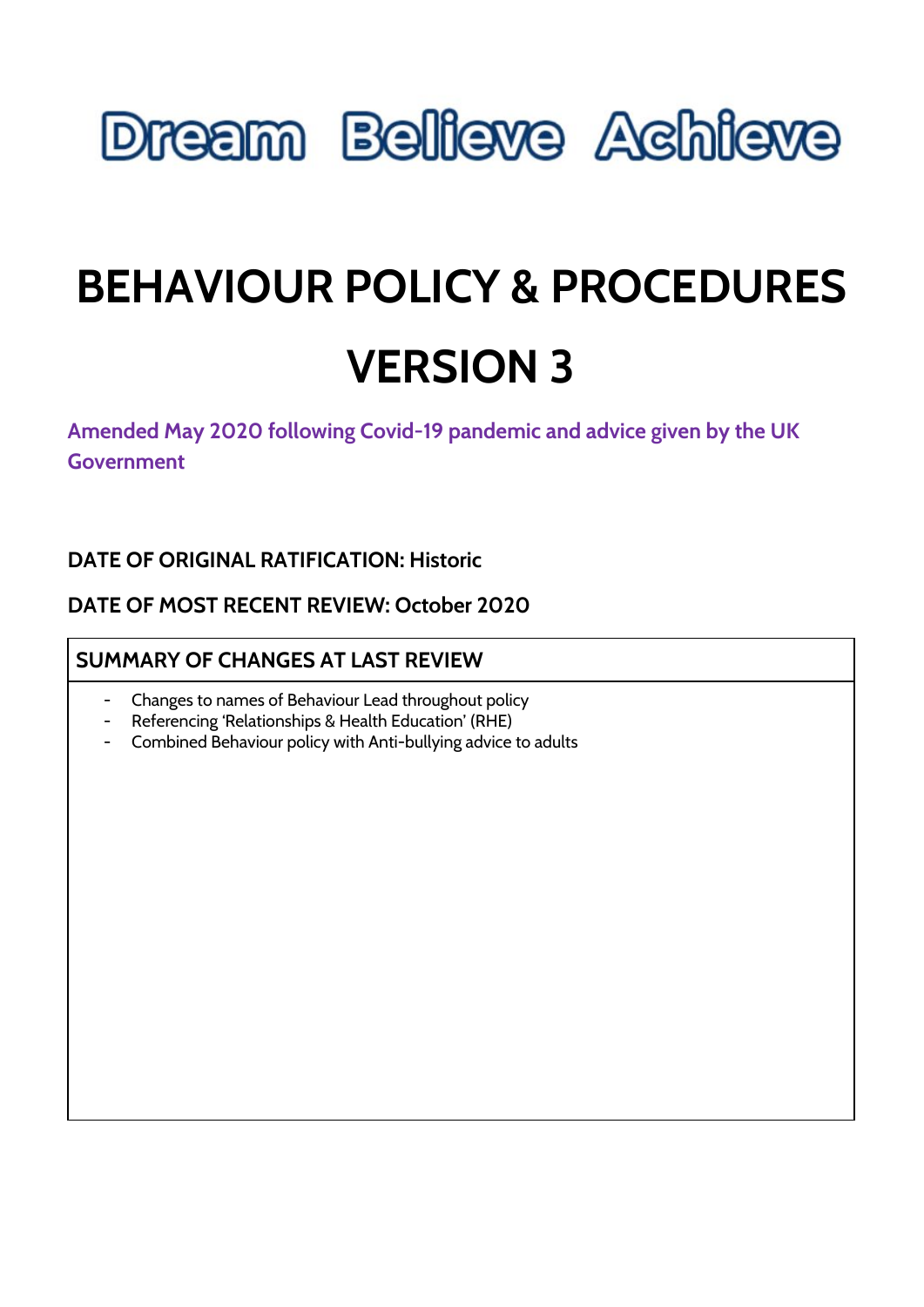

| <b>RECORD OF CONSULTATION</b> |                             |
|-------------------------------|-----------------------------|
| <b>DATE</b>                   | <b>CONSULTATION DETAILS</b> |
| April 2020                    | Consultation with staff     |
|                               |                             |
|                               |                             |
|                               |                             |
|                               |                             |
|                               |                             |
|                               |                             |
|                               |                             |

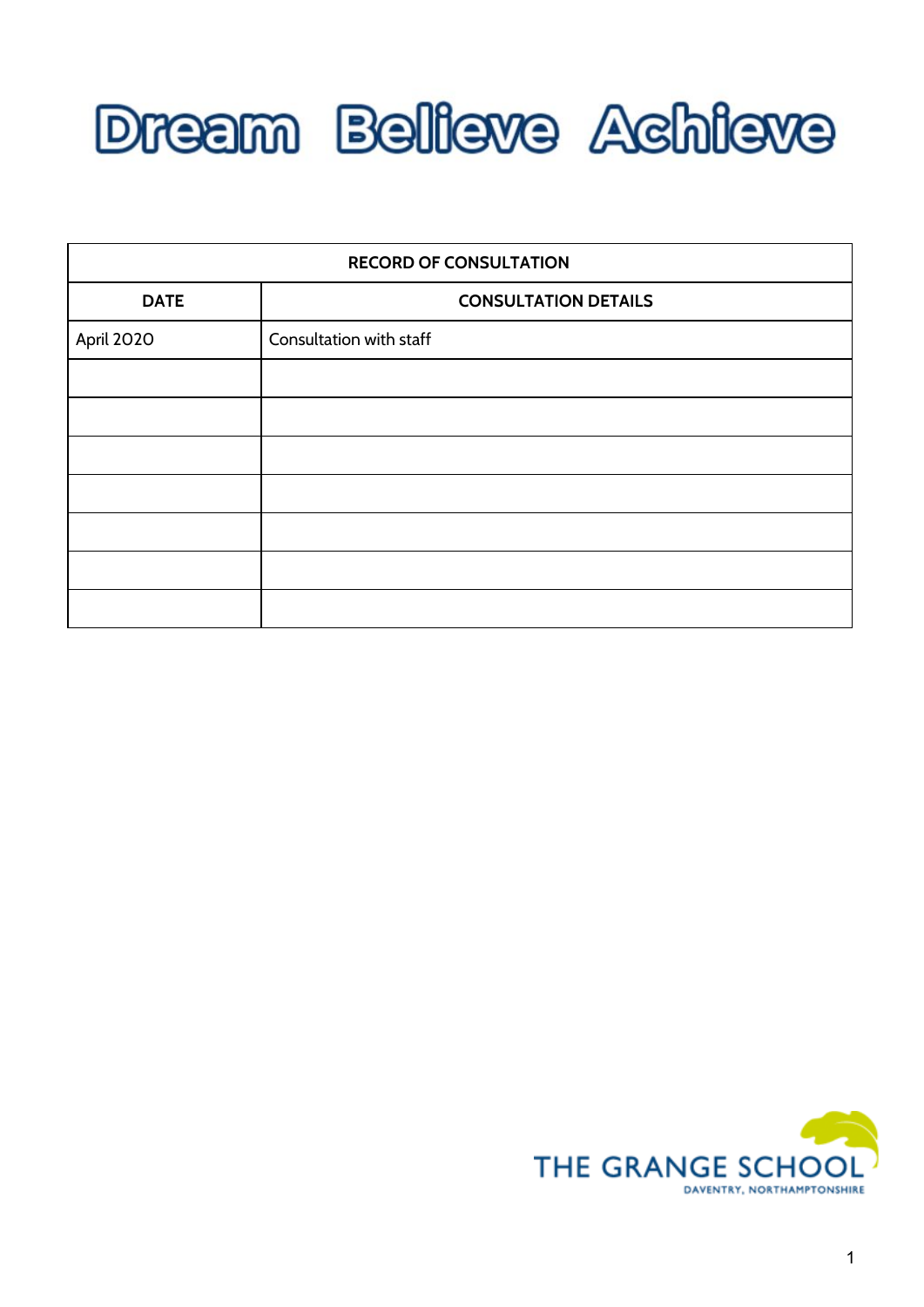## **THE GRANGE SCHOOL**

#### **BEHAVIOUR POLICY**

**Due to the Covid- 19 pandemic our behaviour policy has been amended in line with Government advice for the reopening of schools. Any incidents of inappropriate behaviours will be considered at this time and dealt with in accordance with this policy. School will follow the Department for Education guidance and social distancing will be adhered to. This is to protect our pupils, staff, parents and visitors; following the advice set out by the UK Government.**

This policy is intended to set out the standards of behaviour required by the staff, pupils, parents, visitors and governors of The Grange School. At The Grange School, we believe that good behaviour comes from high self-esteem and positive praise. This applies equally to adults and children by promoting the fundamental British values, positive reinforcement, self regulation and self discipline.

The school recognises that pupils with a special educational need or disability, for example, those who have a diagnosis of Autism or display traits of ASD, ADHD or other neurological conditions, may need support following school routines and rules.

An effective behaviour policy will

- Identify the boundaries for 'what is' and 'what isn't' acceptable behaviour.
- Give children, staff and members of our school community clear and consistent guidelines for the way in which positive behaviour will be rewarded and negative behaviour sanctioned.
- Play a vital role in ensuring that all children achieve their academic potential.
- Help children's moral and social awareness, including that of the fundamental British Values.
- State clearly the procedures for exclusion (to be read in conjunction with our Exclusion Procedures document).
- Outline roles and responsibilities for pupils, parents and staff
- Recognise the individual needs of pupils and support the SENCo to provide appropriate provision for these pupils.
- Ensure all pupils can communicate in appropriate ways.
- Be written in collaboration with staff and pupils from selected year groups.

Good behaviour occurs in an environment where all people are valued for their contribution and where everyone has a shared sense of responsibility. It is vital that all members of a school community recognise the importance of clear, agreed expectations of behaviour and model this throughout the school.

All persons are expected to model the behaviour which reflects and supports the following school rules which are displayed throughout the school.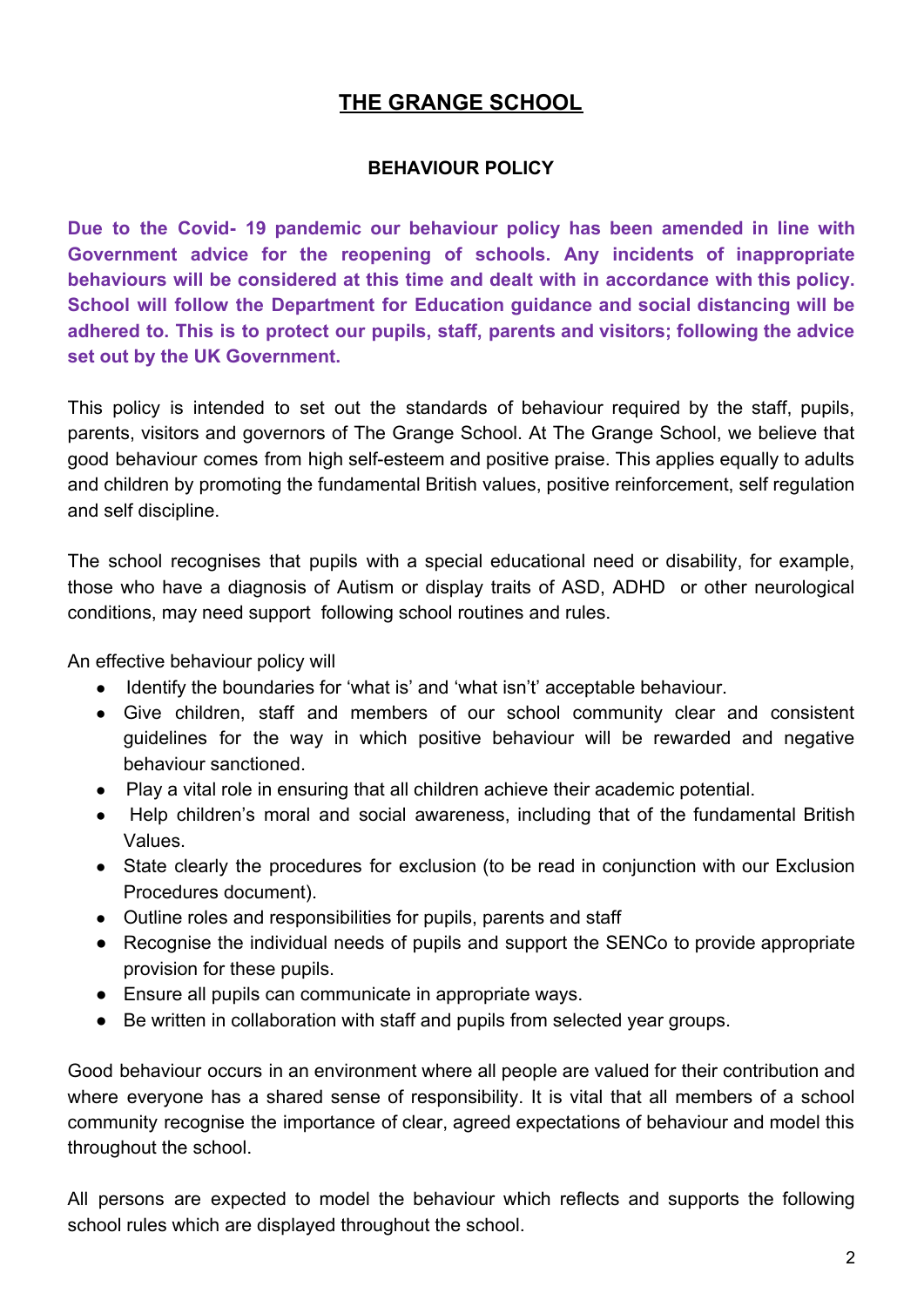At The Grange School we expect all children to:

- **● Follow and adhere to social distancing (yellow markers on ground) upon arrival and departure to and from school**
- **● Move from the entrance to their allocated work space** quietly, sensibly and respectfully **following one way systems, keeping distance in the line and not entering out of bounds areas (clearly displayed in school)**
- Keep hands, feet and unkind words to themselves
- Do what they are asked by all members of staff straight away
- **● Only socialise and interact with pupils and staff at school who are in their 'bubble'**
- Work and play in a way that does not disturb **or increase risk to others in their 'bubble'**
- **● Follow rules about equipment that they cannot share, including water bottles.**
- Help keep each other, and all the things in our school, safe
- **● Wash their hands with soap and water regularly for the advised 20 seconds**
- **● Only use toilets within allocated work space**
- **● Sneeze or cough into tissues ('catch it, bin it, kill it')**
- **● Inform an adult if they are feeling unwell**
- **● Avoid touching their mouth, nose and eyes with hands**
- **● Stay in their allocated work space and when outside follow adult advice on where they can and cannot play (this will be clearly displayed)**
- Speak to and treat all people with respect
- **● Coughing or spitting at or towards any other person will NOT BE TOLERATED**
- Follow the school routines

Our overriding aim is to equip children with the strategies and tools to operate with self regulation and self discipline in all aspects of their lives. We want children to be happy, safe and successful. We recognise that for most children, this is a developing process and that children will be continually supported in this development by all members of staff.

#### **REWARDING CHILDREN'S ATTITUDE TO WORK & BEHAVIOUR**

As a school, we believe that our focus should be on recognising the achievements and positive behaviour that children display. With that in mind, we employ a wide range of strategies to recognise and reward good attitudes and desirable behaviour; both in individuals and in whole class groups.

These strategies include:

#### **ON-GOING INDIVIDUAL PUPIL AWARDS:**

- Good work ethics
- Effort
- Positive attitudes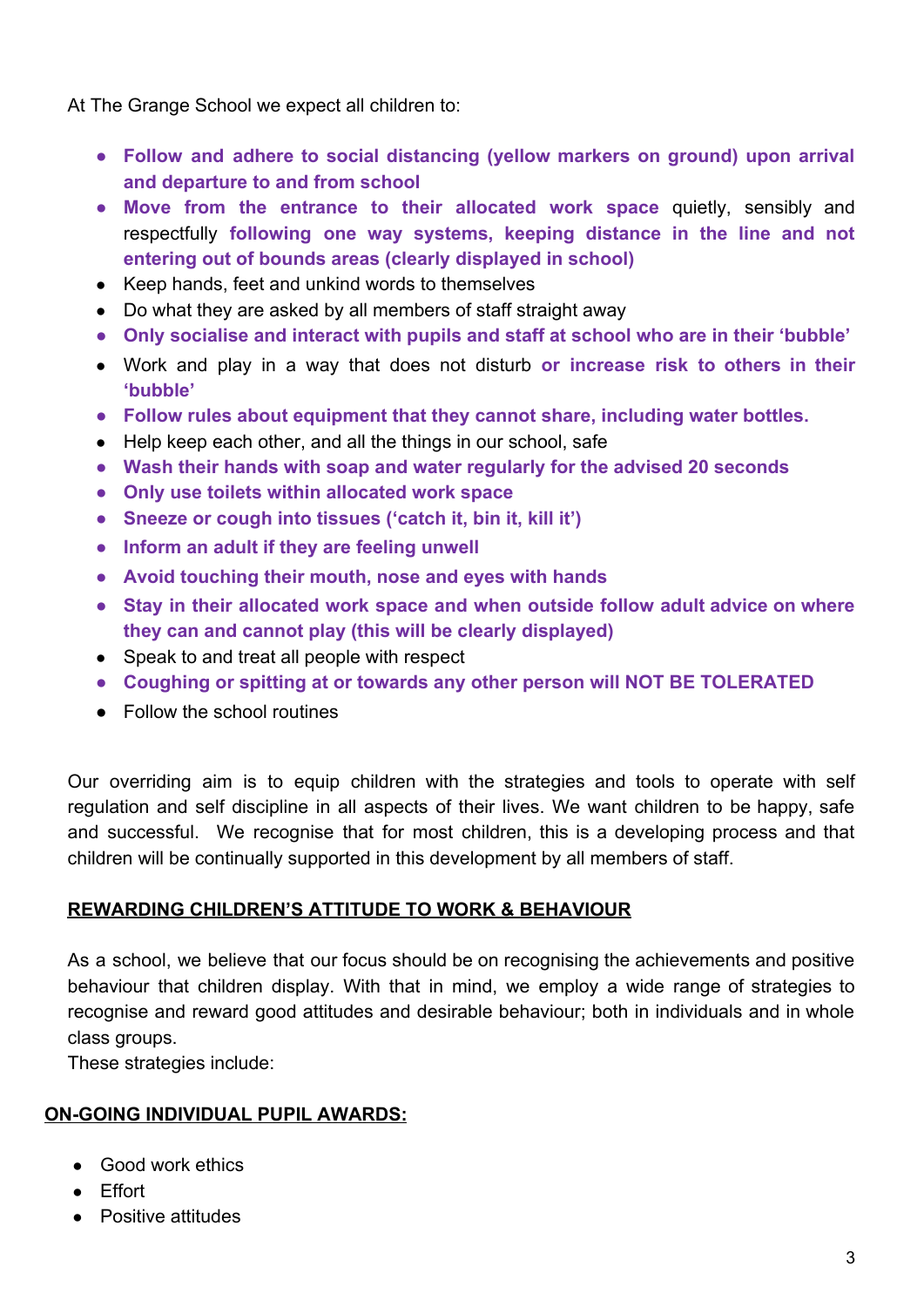- Demonstrating British values eg Democracy, The rule of Law, Individual Liberty, Mutual Respect, Tolerance of those of different faiths and beliefs
- Resilience
- Demonstrating desired behaviour

Verbal praise, non-verbal praise eg high five, thumbs up, postcard, Dojo, Headteacher time, verbal feedback to parents

#### **WHOLE CLASS RECOGNITION**

- Whole class work
- Whole class behaviour
- Whole class team work

Class Dojo, Twitter mention, visit from the behaviour lead, behaviour award (monthly certificate from behaviour lead), whole class recognition eg extra outdoor play, class games, extra ipad time.

#### **WEEKLY AWARDS:**

- Celebration assembly with family
- Presentation assembly

Celebrating class work and dojo awards, presentation of individual and class work.

#### **TERMLY AWARDS:**

• Superhero Celebration

#### **CONSEQUENCES OF INAPPROPRIATE BEHAVIOUR**

#### **Breaking of school rules:**

**During this COVID19 pandemic, we expect children to follow our new rules to keep everyone safe. Where children do not follow the rules, we will support them to do so. Should wilful refusal to comply continue, children will not be allowed to attend school.**

- Consideration is given to Special Educational Needs & other identified children who require an individual approach.
- Identify 'why' behaviour is unacceptable & demonstrate the appropriate behaviour.
- Focus on the behaviour being unacceptable, not the child.
- It's the school rules that help a child to reflect/ develop/ learn about appropriate behaviour and sanctions so there's no need to shout and be intimidating.
- Sanctions should be private and praise in public wherever possible.
- We discipline because we care about the child behaving appropriately 100% of the time, not 95%.
- Use a second member of staff in difficult situations as a witness and for support.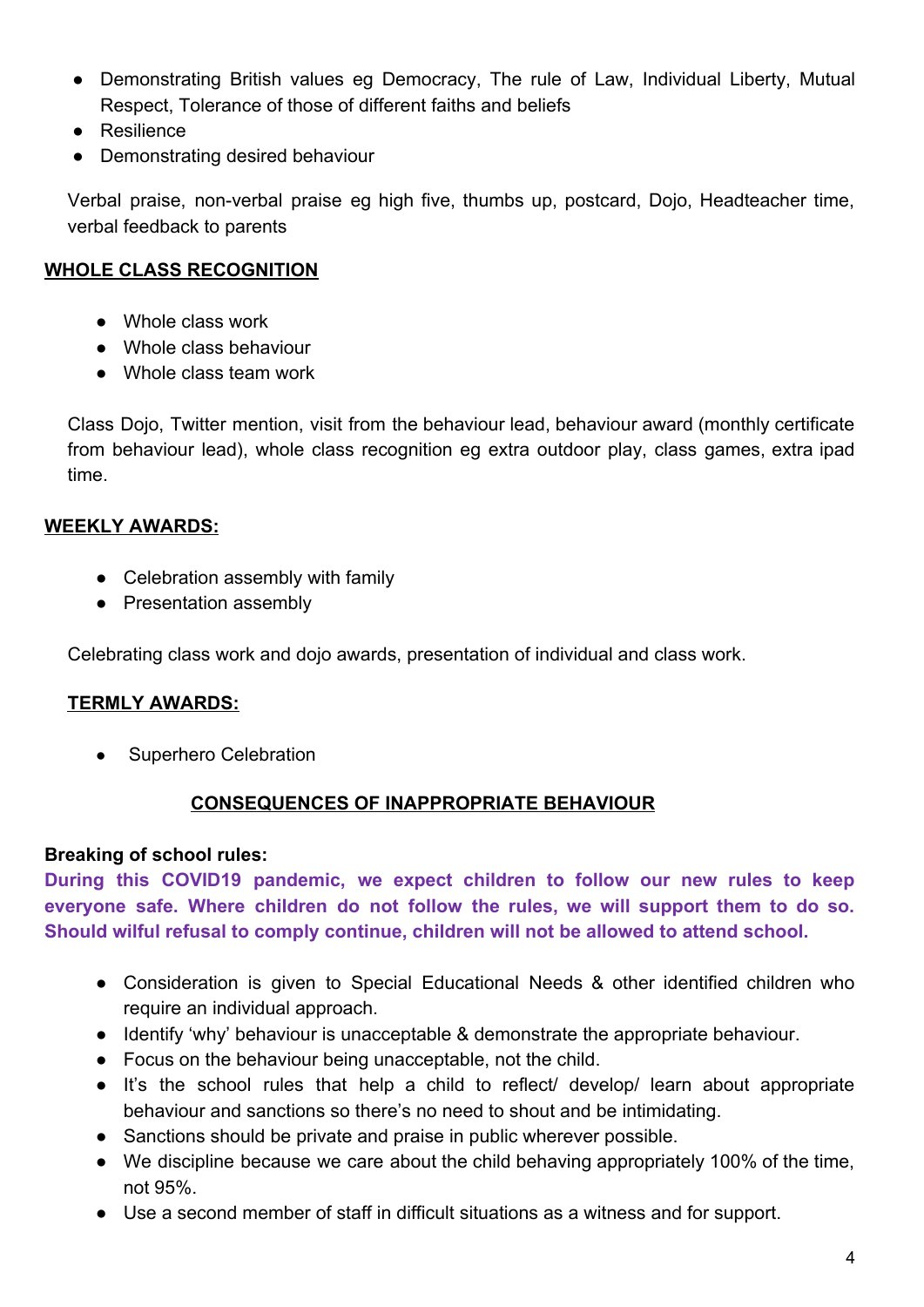● All staff are empowered to give sanctions as per the behaviour triangle

#### **SUPPORT FOR BEHAVIOUR**

- Report cards- Children on report cards will be sent to Behaviour Lead at 3pm to have them signed. Parents/ carers will be spoken to at the end of each day.
- 1:1 work with the ELSA Appropriate levels of intervention will be put in place to support the behaviour. Work on Restorative Justice will be implemented
- 1:1 work with Behaviour Lead Appropriate levels of interventions will be put in place to support the behaviour. Work on Restorative Justice will be implemented
- 1:1 work with SENCO assistant work together to complete a behaviour for learning plan.
- Removal from situations that may cause behaviour concerns eg break time and lunch time play (alternative arrangements will be made appropriately which will include peer socialisation, physical activity and fresh air)

During break and lunch time if a child's behaviour is orange or red then the child is to be removed from the situation and placed under the care of the behaviour lead who will deal with the behaviour as per the behaviour triangle. If a child refuses to accept the support for their behaviour then a phone call home will be made and parents will collect.

#### **ANTI BULLYING**

#### **Definition**

Bullying can be described as being 'a deliberate act done to cause distress in order to give a feeling of power, status or other gratification to the bully. It can range from ostracising, name-calling, teasing, threats and extortion, through to physical assault on persons and/or their property. It can be an unresolved single frightening incident that casts a shadow over a child's life, or a series of such incidents.'

Bullying includes incidents/comments related to the race, gender and/or sexual orientation of the person being bullied. This can be characterised by: abusive name calling, comments about appearance/attractiveness, inappropriate touching, sexual innuendo, and homophobic language.

At The Grange School staff, parents and children work together to create 'a positive, caring and mutually respectful environment'. We want our children to be happy, safe and successful and we will ensure that everyone feels valued in school. Bullying, either verbal, physical or indirect will not be tolerated. It is the responsibility of all to aim to prevent occurrences of bullying and to deal with incidents quickly and effectively.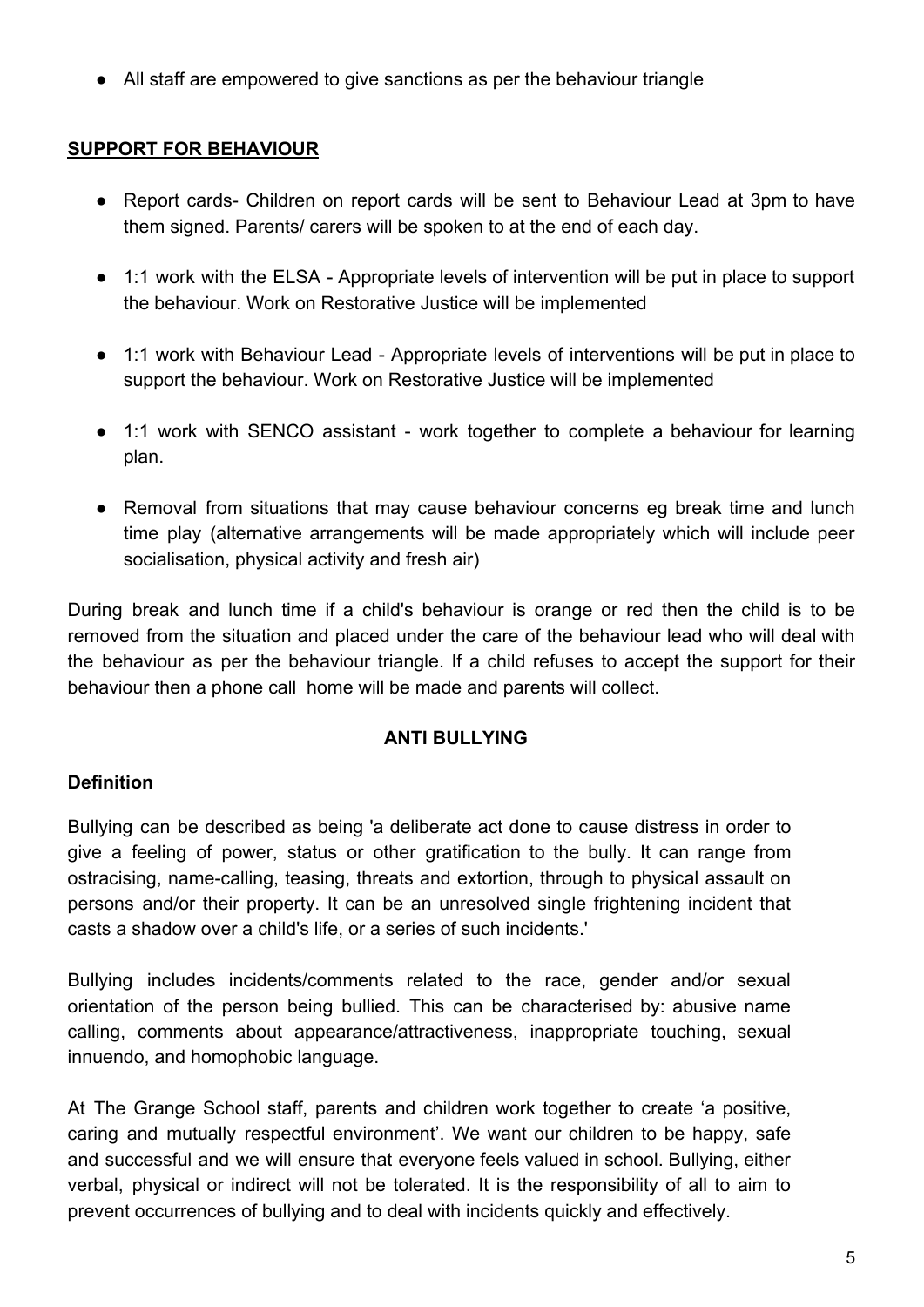Bullying can be brought to the attention of staff either by the victim(s), their friend(s), their parent(s) or other interested people.

#### **Strategy Guidelines for dealing with bullying**

#### **Identification of Incidents**

In order to identify incidents of bullying and the identities of bullies, at The Grange School we have agreed to carry out the following strategies:

- ♦ All staff watch for early signs of distress in pupils
- ♦ All staff listen, believe, act
- ♦ Peer Mediators / Buddy System are there as a child's first contact point, if they feel they cannot tell an adult.
- ♦ Butterfly Box in classrooms where children can put written notes if they feel they cannot speak about their problem
- ♦ Butterfly Box in the main corridor where children can put written notes in order that our Wellbeing Lead (Janice Hennessy) will make contact with them, knowing that they may need support

Behaviour perceived as bullying should be logged as soon as possible as per the Behaviour Policy. The class teacher will speak to all concerned and will implement appropriate action. In addition, all proven allegations of bullying must be brought to the attention of the Head Teacher, in order that they can be recorded in the school log. In some cases of severe bullying, a fixed term exclusion may be used, with clear expectations of behaviour discussed with the child and parents, upon return.

Following discussions with students and parents we may involve external agencies to work with either the bully or the victim depending on need.

#### **Prevention of Bullying**

- ♦ Through assemblies and specific lessons, ensure that all students are aware of what types of behaviour are inappropriate and what are the effects of bullying; including specific proactive work on prevention of bullying on the playground
- ♦ Raise awareness of how to be an "active bystander'